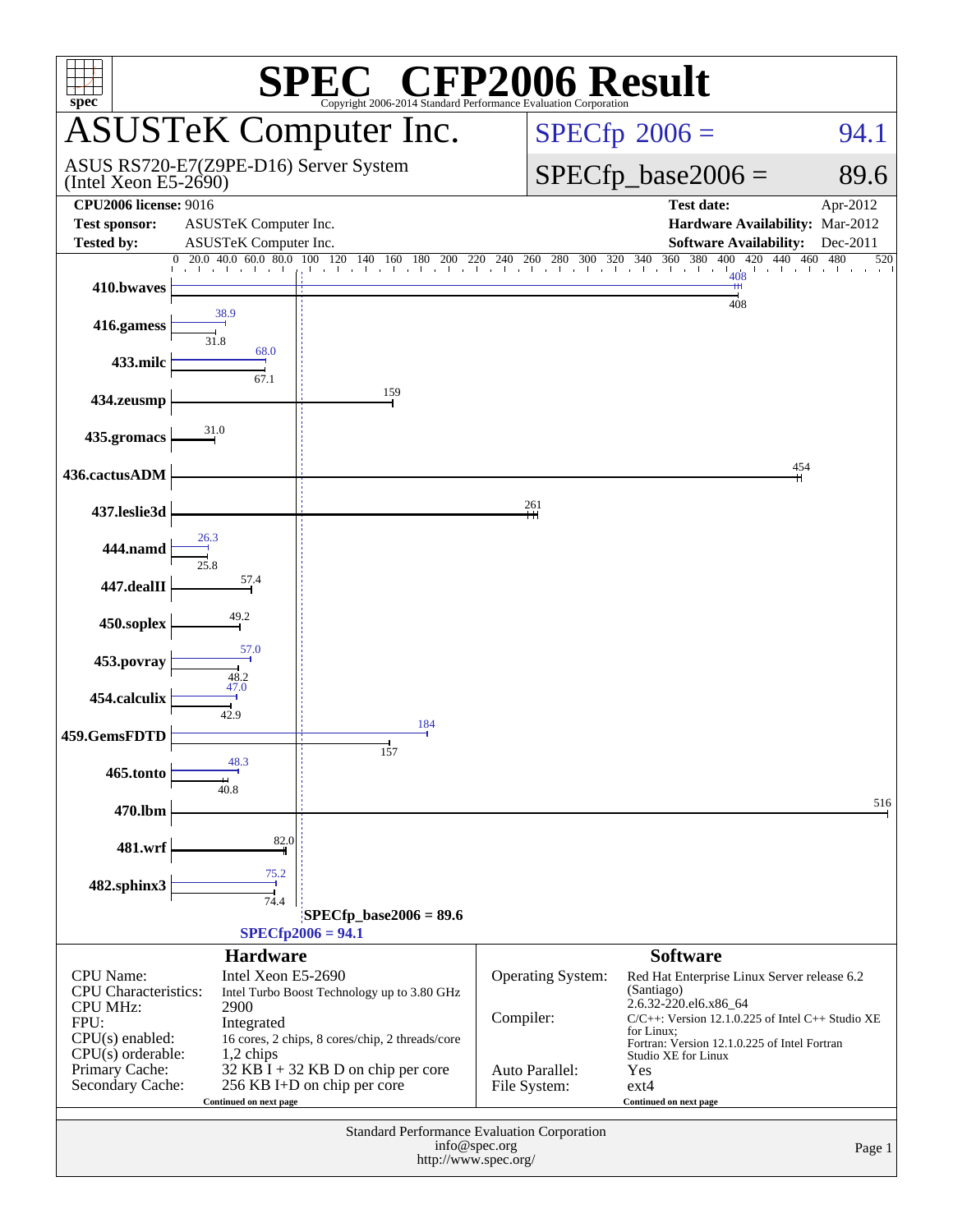

## ASUSTeK Computer Inc.

(Intel Xeon E5-2690) ASUS RS720-E7(Z9PE-D16) Server System

#### $SPECfp2006 = 94.1$  $SPECfp2006 = 94.1$

#### $SPECTp\_base2006 = 89.6$

| <b>CPU2006 license: 9016</b>                                               |                                                                                                                                                     |                                                                                    | <b>Test date:</b><br>Apr-2012                                 |
|----------------------------------------------------------------------------|-----------------------------------------------------------------------------------------------------------------------------------------------------|------------------------------------------------------------------------------------|---------------------------------------------------------------|
| <b>Test sponsor:</b>                                                       | ASUSTeK Computer Inc.                                                                                                                               |                                                                                    | <b>Hardware Availability: Mar-2012</b>                        |
| <b>Tested by:</b>                                                          | <b>ASUSTeK Computer Inc.</b>                                                                                                                        |                                                                                    | <b>Software Availability:</b><br>Dec-2011                     |
| L3 Cache:<br>Other Cache:<br>Memory:<br>Disk Subsystem:<br>Other Hardware: | $20 \text{ MB I+D}$ on chip per chip<br>None<br>128 GB (16 x 8 GB 2Rx4 PC3-12800R-11, ECC)<br>Seagate ST3500320AS 1 x 500 GB SATA, 7200 RPM<br>None | <b>System State:</b><br><b>Base Pointers:</b><br>Peak Pointers:<br>Other Software: | Run level 3 (multi-user)<br>$64$ -bit<br>$32/64$ -bit<br>None |

| <b>Results Table</b> |                                                                                                          |       |                |       |                |             |                |              |                |              |                |              |
|----------------------|----------------------------------------------------------------------------------------------------------|-------|----------------|-------|----------------|-------------|----------------|--------------|----------------|--------------|----------------|--------------|
|                      | <b>Base</b>                                                                                              |       |                |       |                | <b>Peak</b> |                |              |                |              |                |              |
| <b>Benchmark</b>     | <b>Seconds</b>                                                                                           | Ratio | <b>Seconds</b> | Ratio | <b>Seconds</b> | Ratio       | <b>Seconds</b> | <b>Ratio</b> | <b>Seconds</b> | <b>Ratio</b> | <b>Seconds</b> | <b>Ratio</b> |
| 410.bwayes           | 33.3                                                                                                     | 408   | 33.3           | 408   | 33.3           | 408         | 33.1           | 411          | 33.5           | 406          | 33.3           | 408          |
| 416.gamess           | 617                                                                                                      | 31.7  | 616            | 31.8  | 614            | 31.9        | 504            | 38.9         | 502            | 39.0         | 503            | 38.9         |
| 433.milc             | 137                                                                                                      | 67.2  | 137            | 67.1  | 137            | 67.1        | 135            | 68.0         | 135            | 68.0         | 135            | 68.1         |
| 434.zeusmp           | 57.1                                                                                                     | 159   | 57.3           | 159   | 57.3           | 159         | 57.1           | 159          | 57.3           | 159          | 57.3           | <u>159</u>   |
| 435.gromacs          | 230                                                                                                      | 31.0  | 230            | 31.0  | 231            | 30.9        | 230            | 31.0         | 230            | 31.0         | 231            | 30.9         |
| 436.cactusADM        | 26.5                                                                                                     | 451   | 26.3           | 454   | 26.3           | 454         | 26.5           | 451          | 26.3           | 454          | 26.3           | 454          |
| 437.leslie3d         | 36.0                                                                                                     | 261   | 35.6           | 264   | 36.6           | 257         | 36.0           | 261          | 35.6           | 264          | 36.6           | 257          |
| 444.namd             | 310                                                                                                      | 25.9  | 311            | 25.8  | 310            | 25.8        | 305            | 26.3         | 305            | 26.3         | 305            | 26.3         |
| 447.dealII           | 200                                                                                                      | 57.2  | 199            | 57.5  | 199            | 57.4        | 200            | 57.2         | 199            | 57.5         | 199            | 57.4         |
| 450.soplex           | 169                                                                                                      | 49.3  | 170            | 49.1  | 170            | 49.2        | 169            | 49.3         | 170            | 49.1         | 170            | 49.2         |
| 453.povray           | 110                                                                                                      | 48.2  | 112            | 47.6  | 110            | 48.2        | 94.0           | 56.6         | 93.3           | 57.0         | 93.2           | 57.1         |
| 454.calculix         | 194                                                                                                      | 42.6  | 192            | 42.9  | 192            | 42.9        | 177            | 46.7         | 175            | 47.1         | 176            | 47.0         |
| 459.GemsFDTD         | 67.6                                                                                                     | 157   | 67.4           | 157   | 67.6           | 157         | 57.7           | 184          | 57.7           | 184          | 57.5           | 184          |
| 465.tonto            | 241                                                                                                      | 40.8  | 241            | 40.8  | 267            | 36.8        | 204            | 48.3         | 203            | 48.4         | 207            | 47.5         |
| 470.1bm              | 26.6                                                                                                     | 516   | 26.6           | 516   | 26.6           | 516         | 26.6           | 516          | 26.6           | 516          | 26.6           | 516          |
| 481.wrf              | 138                                                                                                      | 80.9  | 135            | 82.5  | 136            | 82.0        | 138            | 80.9         | 135            | 82.5         | 136            | 82.0         |
| 482.sphinx3          | 264                                                                                                      | 74.0  | 262            | 74.4  | 261            | 74.6        | 260            | 75.0         | 259            | 75.3         | 259            | <u>75.2</u>  |
|                      | Results appear in the order in which they were run. Bold underlined text indicates a median measurement. |       |                |       |                |             |                |              |                |              |                |              |

#### **[Operating System Notes](http://www.spec.org/auto/cpu2006/Docs/result-fields.html#OperatingSystemNotes)**

Stack size set to unlimited using "ulimit -s unlimited"

#### **[Platform Notes](http://www.spec.org/auto/cpu2006/Docs/result-fields.html#PlatformNotes)**

 Sysinfo program /cpu2006/config/sysinfo.rev6800 \$Rev: 6800 \$ \$Date:: 2011-10-11 #\$ 6f2ebdff5032aaa42e583f96b07f99d3 running on localhost Fri Apr 20 16:33:08 2012

 This section contains SUT (System Under Test) info as seen by some common utilities. To remove or add to this section, see: <http://www.spec.org/cpu2006/Docs/config.html#sysinfo>

 From /proc/cpuinfo model name : Intel(R) Xeon(R) CPU E5-2690 @ 2.90GHz Continued on next page

> Standard Performance Evaluation Corporation [info@spec.org](mailto:info@spec.org) <http://www.spec.org/>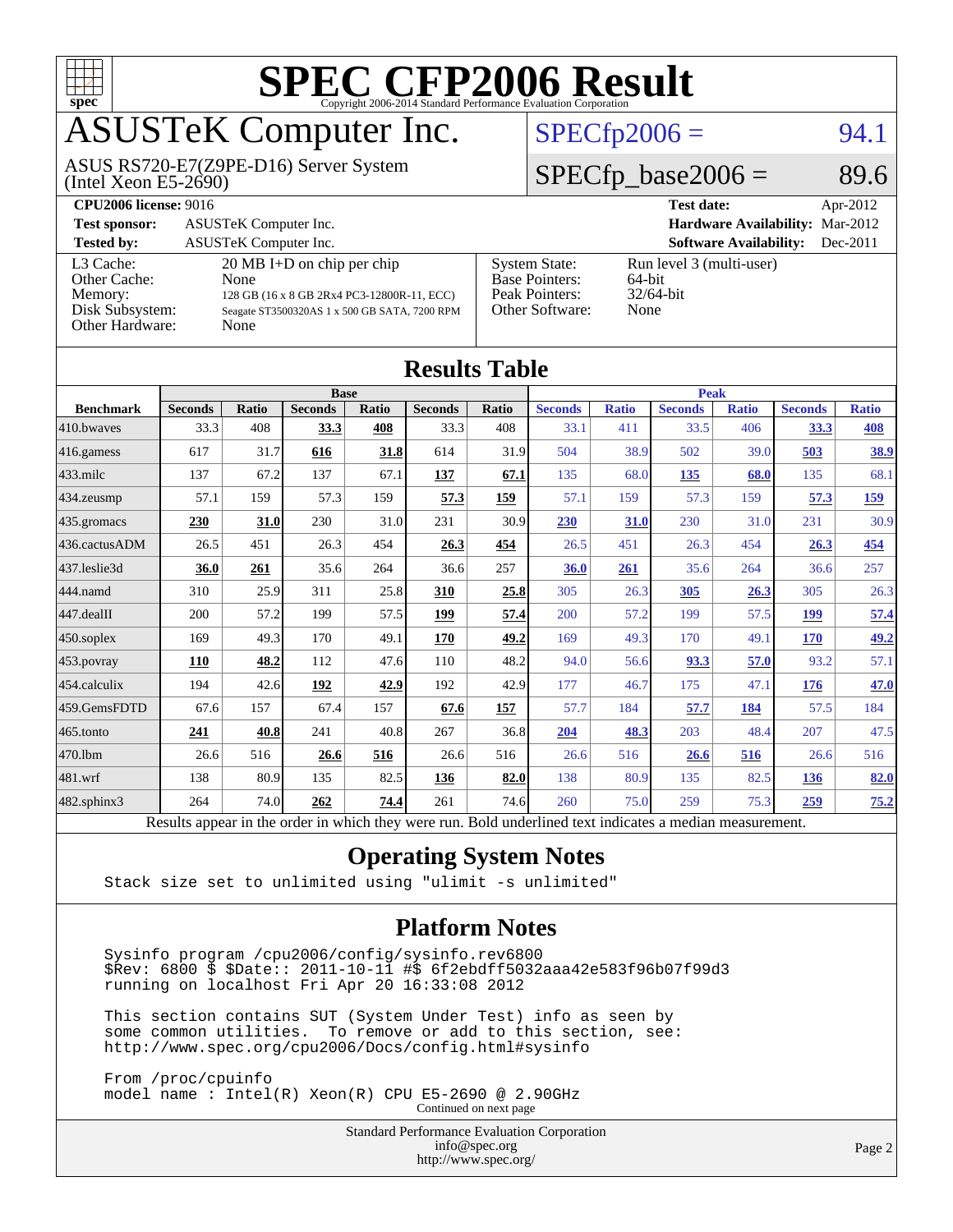

## ASUSTeK Computer Inc.

(Intel Xeon E5-2690) ASUS RS720-E7(Z9PE-D16) Server System  $SPECTp2006 = 94.1$ 

 $SPECTp\_base2006 = 89.6$ 

**[Test sponsor:](http://www.spec.org/auto/cpu2006/Docs/result-fields.html#Testsponsor)** ASUSTeK Computer Inc. **[Hardware Availability:](http://www.spec.org/auto/cpu2006/Docs/result-fields.html#HardwareAvailability)** Mar-2012 **[Tested by:](http://www.spec.org/auto/cpu2006/Docs/result-fields.html#Testedby)** ASUSTeK Computer Inc. **[Software Availability:](http://www.spec.org/auto/cpu2006/Docs/result-fields.html#SoftwareAvailability)** Dec-2011

**[CPU2006 license:](http://www.spec.org/auto/cpu2006/Docs/result-fields.html#CPU2006license)** 9016 **[Test date:](http://www.spec.org/auto/cpu2006/Docs/result-fields.html#Testdate)** Apr-2012

#### **[Platform Notes \(Continued\)](http://www.spec.org/auto/cpu2006/Docs/result-fields.html#PlatformNotes)**

 2 "physical id"s (chips) 32 "processors" cores, siblings (Caution: counting these is hw and system dependent. The following excerpts from /proc/cpuinfo might not be reliable. Use with caution.) cpu cores : 8 siblings : 16 physical 0: cores 0 1 2 3 4 5 6 7 physical 1: cores 0 1 2 3 4 5 6 7 cache size : 20480 KB From /proc/meminfo MemTotal: 132144492 kB<br>HugePages Total: 0 HugePages\_Total: 0<br>Hugepagesize: 2048 kB Hugepagesize: /usr/bin/lsb\_release -d Red Hat Enterprise Linux Server release 6.2 (Santiago) From /etc/\*release\* /etc/\*version\* redhat-release: Red Hat Enterprise Linux Server release 6.2 (Santiago) system-release: Red Hat Enterprise Linux Server release 6.2 (Santiago) system-release-cpe: cpe:/o:redhat:enterprise\_linux:6server:ga:server uname -a: Linux localhost 2.6.32-220.el6.x86\_64 #1 SMP Wed Nov 9 08:03:13 EST 2011 x86\_64 x86\_64 x86\_64 GNU/Linux run-level 3 Apr 20 16:24 SPEC is set to: /cpu2006<br>Filesystem Type Si Type Size Used Avail Use% Mounted on<br>ext4 459G 91G 345G 21% / /dev/sda1 ext4 459G 91G 345G 21% / Additional information from dmidecode: (End of data from sysinfo program)

#### **[General Notes](http://www.spec.org/auto/cpu2006/Docs/result-fields.html#GeneralNotes)**

Environment variables set by runspec before the start of the run: KMP\_AFFINITY = "granularity=fine,scatter" LD\_LIBRARY\_PATH = "/cpu2006/libs/32:/cpu2006/libs/64" OMP\_NUM\_THREADS = "16" Binaries compiled on a system with 1x Core i7-860 CPU + 8GB memory using RHEL5.5

 Transparent Huge Pages enabled with: echo always > /sys/kernel/mm/redhat\_transparent\_hugepage/enabled

> Standard Performance Evaluation Corporation [info@spec.org](mailto:info@spec.org) <http://www.spec.org/>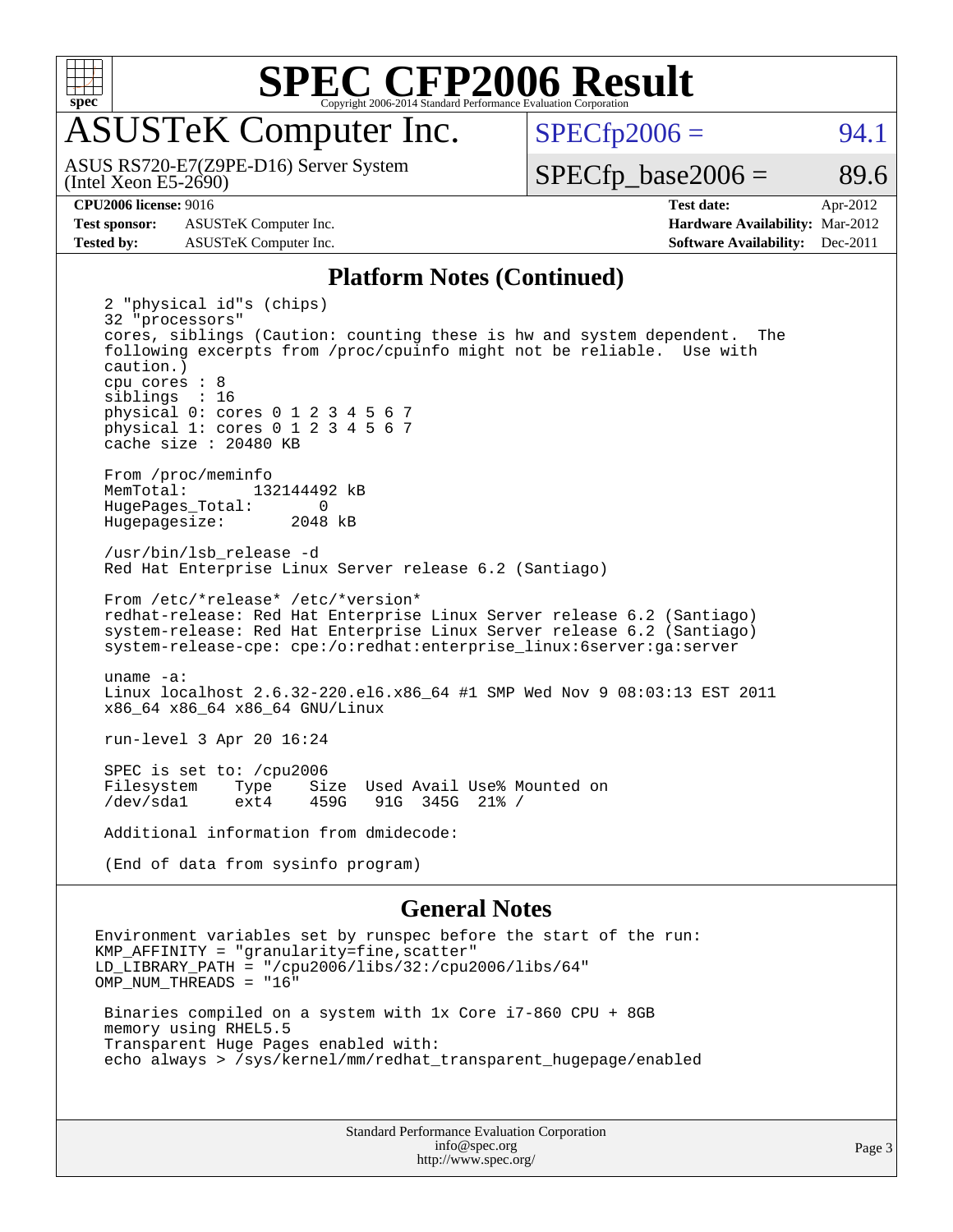

### ASUSTeK Computer Inc.

ASUS RS720-E7(Z9PE-D16) Server System

 $SPECTp2006 = 94.1$ 

(Intel Xeon E5-2690)

#### **[CPU2006 license:](http://www.spec.org/auto/cpu2006/Docs/result-fields.html#CPU2006license)** 9016 **[Test date:](http://www.spec.org/auto/cpu2006/Docs/result-fields.html#Testdate)** Apr-2012

**[Test sponsor:](http://www.spec.org/auto/cpu2006/Docs/result-fields.html#Testsponsor)** ASUSTeK Computer Inc. **[Hardware Availability:](http://www.spec.org/auto/cpu2006/Docs/result-fields.html#HardwareAvailability)** Mar-2012 **[Tested by:](http://www.spec.org/auto/cpu2006/Docs/result-fields.html#Testedby)** ASUSTeK Computer Inc. **[Software Availability:](http://www.spec.org/auto/cpu2006/Docs/result-fields.html#SoftwareAvailability)** Dec-2011

 $SPECTp\_base2006 = 89.6$ 

### **[Base Compiler Invocation](http://www.spec.org/auto/cpu2006/Docs/result-fields.html#BaseCompilerInvocation)**

[C benchmarks](http://www.spec.org/auto/cpu2006/Docs/result-fields.html#Cbenchmarks):  $\text{icc}$  -m64

[C++ benchmarks:](http://www.spec.org/auto/cpu2006/Docs/result-fields.html#CXXbenchmarks) [icpc -m64](http://www.spec.org/cpu2006/results/res2012q3/cpu2006-20120703-23522.flags.html#user_CXXbase_intel_icpc_64bit_bedb90c1146cab66620883ef4f41a67e)

[Fortran benchmarks](http://www.spec.org/auto/cpu2006/Docs/result-fields.html#Fortranbenchmarks): [ifort -m64](http://www.spec.org/cpu2006/results/res2012q3/cpu2006-20120703-23522.flags.html#user_FCbase_intel_ifort_64bit_ee9d0fb25645d0210d97eb0527dcc06e)

[Benchmarks using both Fortran and C](http://www.spec.org/auto/cpu2006/Docs/result-fields.html#BenchmarksusingbothFortranandC): [icc -m64](http://www.spec.org/cpu2006/results/res2012q3/cpu2006-20120703-23522.flags.html#user_CC_FCbase_intel_icc_64bit_0b7121f5ab7cfabee23d88897260401c) [ifort -m64](http://www.spec.org/cpu2006/results/res2012q3/cpu2006-20120703-23522.flags.html#user_CC_FCbase_intel_ifort_64bit_ee9d0fb25645d0210d97eb0527dcc06e)

#### **[Base Portability Flags](http://www.spec.org/auto/cpu2006/Docs/result-fields.html#BasePortabilityFlags)**

| 410.bwaves: -DSPEC CPU LP64                 |                                                                |
|---------------------------------------------|----------------------------------------------------------------|
| 416.gamess: - DSPEC_CPU_LP64                |                                                                |
| 433.milc: -DSPEC CPU LP64                   |                                                                |
| 434.zeusmp: -DSPEC_CPU_LP64                 |                                                                |
| 435.gromacs: -DSPEC_CPU_LP64 -nofor_main    |                                                                |
| 436.cactusADM: -DSPEC CPU LP64 -nofor main  |                                                                |
| 437.leslie3d: -DSPEC CPU LP64               |                                                                |
| 444.namd: - DSPEC CPU LP64                  |                                                                |
| 447.dealII: - DSPEC CPU LP64                |                                                                |
| 450.soplex: -DSPEC_CPU_LP64                 |                                                                |
| 453.povray: -DSPEC_CPU_LP64                 |                                                                |
| 454.calculix: - DSPEC CPU LP64 - nofor main |                                                                |
| 459. GemsFDTD: - DSPEC CPU LP64             |                                                                |
| 465.tonto: - DSPEC_CPU LP64                 |                                                                |
| 470.1bm: - DSPEC CPU LP64                   |                                                                |
|                                             | 481.wrf: -DSPEC_CPU_LP64 -DSPEC_CPU_CASE_FLAG -DSPEC_CPU_LINUX |
| 482.sphinx3: -DSPEC_CPU_LP64                |                                                                |
|                                             |                                                                |

#### **[Base Optimization Flags](http://www.spec.org/auto/cpu2006/Docs/result-fields.html#BaseOptimizationFlags)**

[C benchmarks](http://www.spec.org/auto/cpu2006/Docs/result-fields.html#Cbenchmarks): [-xAVX](http://www.spec.org/cpu2006/results/res2012q3/cpu2006-20120703-23522.flags.html#user_CCbase_f-xAVX) [-ipo](http://www.spec.org/cpu2006/results/res2012q3/cpu2006-20120703-23522.flags.html#user_CCbase_f-ipo) [-O3](http://www.spec.org/cpu2006/results/res2012q3/cpu2006-20120703-23522.flags.html#user_CCbase_f-O3) [-no-prec-div](http://www.spec.org/cpu2006/results/res2012q3/cpu2006-20120703-23522.flags.html#user_CCbase_f-no-prec-div) [-static](http://www.spec.org/cpu2006/results/res2012q3/cpu2006-20120703-23522.flags.html#user_CCbase_f-static) [-parallel](http://www.spec.org/cpu2006/results/res2012q3/cpu2006-20120703-23522.flags.html#user_CCbase_f-parallel) [-opt-prefetch](http://www.spec.org/cpu2006/results/res2012q3/cpu2006-20120703-23522.flags.html#user_CCbase_f-opt-prefetch) [-ansi-alias](http://www.spec.org/cpu2006/results/res2012q3/cpu2006-20120703-23522.flags.html#user_CCbase_f-ansi-alias) [C++ benchmarks:](http://www.spec.org/auto/cpu2006/Docs/result-fields.html#CXXbenchmarks) [-xAVX](http://www.spec.org/cpu2006/results/res2012q3/cpu2006-20120703-23522.flags.html#user_CXXbase_f-xAVX) [-ipo](http://www.spec.org/cpu2006/results/res2012q3/cpu2006-20120703-23522.flags.html#user_CXXbase_f-ipo) [-O3](http://www.spec.org/cpu2006/results/res2012q3/cpu2006-20120703-23522.flags.html#user_CXXbase_f-O3) [-no-prec-div](http://www.spec.org/cpu2006/results/res2012q3/cpu2006-20120703-23522.flags.html#user_CXXbase_f-no-prec-div) [-static](http://www.spec.org/cpu2006/results/res2012q3/cpu2006-20120703-23522.flags.html#user_CXXbase_f-static) [-opt-prefetch](http://www.spec.org/cpu2006/results/res2012q3/cpu2006-20120703-23522.flags.html#user_CXXbase_f-opt-prefetch) [-ansi-alias](http://www.spec.org/cpu2006/results/res2012q3/cpu2006-20120703-23522.flags.html#user_CXXbase_f-ansi-alias) [Fortran benchmarks](http://www.spec.org/auto/cpu2006/Docs/result-fields.html#Fortranbenchmarks): [-xAVX](http://www.spec.org/cpu2006/results/res2012q3/cpu2006-20120703-23522.flags.html#user_FCbase_f-xAVX) [-ipo](http://www.spec.org/cpu2006/results/res2012q3/cpu2006-20120703-23522.flags.html#user_FCbase_f-ipo) [-O3](http://www.spec.org/cpu2006/results/res2012q3/cpu2006-20120703-23522.flags.html#user_FCbase_f-O3) [-no-prec-div](http://www.spec.org/cpu2006/results/res2012q3/cpu2006-20120703-23522.flags.html#user_FCbase_f-no-prec-div) [-static](http://www.spec.org/cpu2006/results/res2012q3/cpu2006-20120703-23522.flags.html#user_FCbase_f-static) [-parallel](http://www.spec.org/cpu2006/results/res2012q3/cpu2006-20120703-23522.flags.html#user_FCbase_f-parallel) [-opt-prefetch](http://www.spec.org/cpu2006/results/res2012q3/cpu2006-20120703-23522.flags.html#user_FCbase_f-opt-prefetch) [Benchmarks using both Fortran and C](http://www.spec.org/auto/cpu2006/Docs/result-fields.html#BenchmarksusingbothFortranandC): [-xAVX](http://www.spec.org/cpu2006/results/res2012q3/cpu2006-20120703-23522.flags.html#user_CC_FCbase_f-xAVX) [-ipo](http://www.spec.org/cpu2006/results/res2012q3/cpu2006-20120703-23522.flags.html#user_CC_FCbase_f-ipo) [-O3](http://www.spec.org/cpu2006/results/res2012q3/cpu2006-20120703-23522.flags.html#user_CC_FCbase_f-O3) [-no-prec-div](http://www.spec.org/cpu2006/results/res2012q3/cpu2006-20120703-23522.flags.html#user_CC_FCbase_f-no-prec-div) [-static](http://www.spec.org/cpu2006/results/res2012q3/cpu2006-20120703-23522.flags.html#user_CC_FCbase_f-static) [-parallel](http://www.spec.org/cpu2006/results/res2012q3/cpu2006-20120703-23522.flags.html#user_CC_FCbase_f-parallel) [-opt-prefetch](http://www.spec.org/cpu2006/results/res2012q3/cpu2006-20120703-23522.flags.html#user_CC_FCbase_f-opt-prefetch) [-ansi-alias](http://www.spec.org/cpu2006/results/res2012q3/cpu2006-20120703-23522.flags.html#user_CC_FCbase_f-ansi-alias)

| <b>Standard Performance Evaluation Corporation</b> |  |
|----------------------------------------------------|--|
| info@spec.org                                      |  |
| http://www.spec.org/                               |  |

Page 4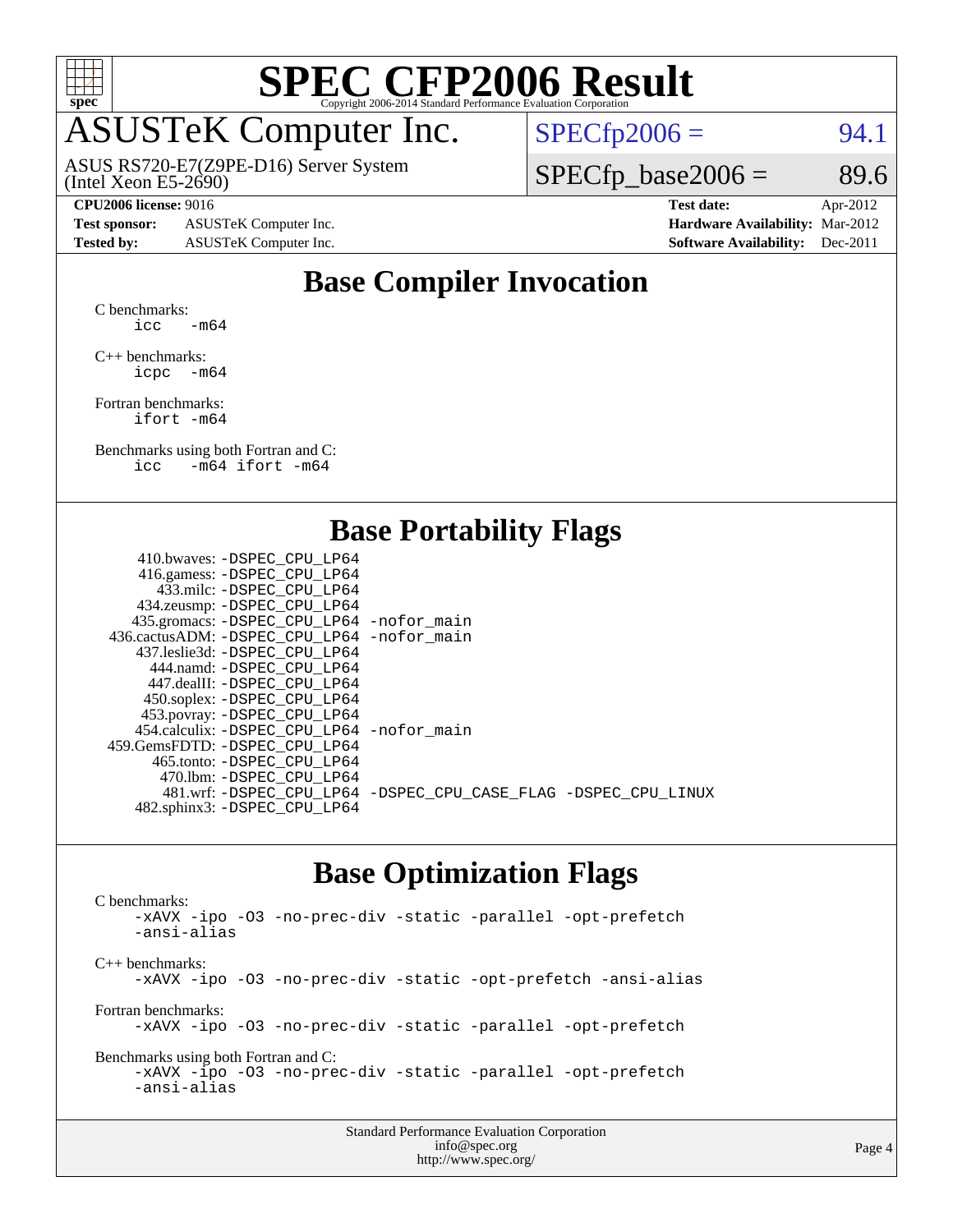

### ASUSTeK Computer Inc.

ASUS RS720-E7(Z9PE-D16) Server System

 $SPECfp2006 = 94.1$  $SPECfp2006 = 94.1$ 

(Intel Xeon E5-2690)

#### **[CPU2006 license:](http://www.spec.org/auto/cpu2006/Docs/result-fields.html#CPU2006license)** 9016 **[Test date:](http://www.spec.org/auto/cpu2006/Docs/result-fields.html#Testdate)** Apr-2012

**[Test sponsor:](http://www.spec.org/auto/cpu2006/Docs/result-fields.html#Testsponsor)** ASUSTeK Computer Inc. **[Hardware Availability:](http://www.spec.org/auto/cpu2006/Docs/result-fields.html#HardwareAvailability)** Mar-2012

 $SPECTp\_base2006 = 89.6$ 

**[Tested by:](http://www.spec.org/auto/cpu2006/Docs/result-fields.html#Testedby)** ASUSTeK Computer Inc. **[Software Availability:](http://www.spec.org/auto/cpu2006/Docs/result-fields.html#SoftwareAvailability)** Dec-2011

#### **[Peak Compiler Invocation](http://www.spec.org/auto/cpu2006/Docs/result-fields.html#PeakCompilerInvocation)**

[C benchmarks](http://www.spec.org/auto/cpu2006/Docs/result-fields.html#Cbenchmarks):  $\text{icc}$   $-\text{m64}$ 

[C++ benchmarks:](http://www.spec.org/auto/cpu2006/Docs/result-fields.html#CXXbenchmarks) [icpc -m64](http://www.spec.org/cpu2006/results/res2012q3/cpu2006-20120703-23522.flags.html#user_CXXpeak_intel_icpc_64bit_bedb90c1146cab66620883ef4f41a67e)

[Fortran benchmarks](http://www.spec.org/auto/cpu2006/Docs/result-fields.html#Fortranbenchmarks): [ifort -m64](http://www.spec.org/cpu2006/results/res2012q3/cpu2006-20120703-23522.flags.html#user_FCpeak_intel_ifort_64bit_ee9d0fb25645d0210d97eb0527dcc06e)

[Benchmarks using both Fortran and C](http://www.spec.org/auto/cpu2006/Docs/result-fields.html#BenchmarksusingbothFortranandC): [icc -m64](http://www.spec.org/cpu2006/results/res2012q3/cpu2006-20120703-23522.flags.html#user_CC_FCpeak_intel_icc_64bit_0b7121f5ab7cfabee23d88897260401c) [ifort -m64](http://www.spec.org/cpu2006/results/res2012q3/cpu2006-20120703-23522.flags.html#user_CC_FCpeak_intel_ifort_64bit_ee9d0fb25645d0210d97eb0527dcc06e)

#### **[Peak Portability Flags](http://www.spec.org/auto/cpu2006/Docs/result-fields.html#PeakPortabilityFlags)**

Same as Base Portability Flags

#### **[Peak Optimization Flags](http://www.spec.org/auto/cpu2006/Docs/result-fields.html#PeakOptimizationFlags)**

[C benchmarks](http://www.spec.org/auto/cpu2006/Docs/result-fields.html#Cbenchmarks):

 433.milc: [-xAVX](http://www.spec.org/cpu2006/results/res2012q3/cpu2006-20120703-23522.flags.html#user_peakPASS2_CFLAGSPASS2_LDFLAGS433_milc_f-xAVX)(pass 2) [-prof-gen](http://www.spec.org/cpu2006/results/res2012q3/cpu2006-20120703-23522.flags.html#user_peakPASS1_CFLAGSPASS1_LDFLAGS433_milc_prof_gen_e43856698f6ca7b7e442dfd80e94a8fc)(pass 1) [-ipo](http://www.spec.org/cpu2006/results/res2012q3/cpu2006-20120703-23522.flags.html#user_peakPASS2_CFLAGSPASS2_LDFLAGS433_milc_f-ipo)(pass 2) [-O3](http://www.spec.org/cpu2006/results/res2012q3/cpu2006-20120703-23522.flags.html#user_peakPASS2_CFLAGSPASS2_LDFLAGS433_milc_f-O3)(pass 2) [-no-prec-div](http://www.spec.org/cpu2006/results/res2012q3/cpu2006-20120703-23522.flags.html#user_peakPASS2_CFLAGSPASS2_LDFLAGS433_milc_f-no-prec-div)(pass 2) [-prof-use](http://www.spec.org/cpu2006/results/res2012q3/cpu2006-20120703-23522.flags.html#user_peakPASS2_CFLAGSPASS2_LDFLAGS433_milc_prof_use_bccf7792157ff70d64e32fe3e1250b55)(pass 2) [-static](http://www.spec.org/cpu2006/results/res2012q3/cpu2006-20120703-23522.flags.html#user_peakOPTIMIZE433_milc_f-static) [-auto-ilp32](http://www.spec.org/cpu2006/results/res2012q3/cpu2006-20120703-23522.flags.html#user_peakCOPTIMIZE433_milc_f-auto-ilp32) [-ansi-alias](http://www.spec.org/cpu2006/results/res2012q3/cpu2006-20120703-23522.flags.html#user_peakCOPTIMIZE433_milc_f-ansi-alias)

 $470.$ lbm: basepeak = yes

 482.sphinx3: [-xAVX](http://www.spec.org/cpu2006/results/res2012q3/cpu2006-20120703-23522.flags.html#user_peakOPTIMIZE482_sphinx3_f-xAVX) [-ipo](http://www.spec.org/cpu2006/results/res2012q3/cpu2006-20120703-23522.flags.html#user_peakOPTIMIZE482_sphinx3_f-ipo) [-O3](http://www.spec.org/cpu2006/results/res2012q3/cpu2006-20120703-23522.flags.html#user_peakOPTIMIZE482_sphinx3_f-O3) [-no-prec-div](http://www.spec.org/cpu2006/results/res2012q3/cpu2006-20120703-23522.flags.html#user_peakOPTIMIZE482_sphinx3_f-no-prec-div) [-unroll2](http://www.spec.org/cpu2006/results/res2012q3/cpu2006-20120703-23522.flags.html#user_peakCOPTIMIZE482_sphinx3_f-unroll_784dae83bebfb236979b41d2422d7ec2) [-ansi-alias](http://www.spec.org/cpu2006/results/res2012q3/cpu2006-20120703-23522.flags.html#user_peakCOPTIMIZE482_sphinx3_f-ansi-alias) [-parallel](http://www.spec.org/cpu2006/results/res2012q3/cpu2006-20120703-23522.flags.html#user_peakCOPTIMIZE482_sphinx3_f-parallel)

[C++ benchmarks:](http://www.spec.org/auto/cpu2006/Docs/result-fields.html#CXXbenchmarks)

 444.namd: [-xAVX](http://www.spec.org/cpu2006/results/res2012q3/cpu2006-20120703-23522.flags.html#user_peakPASS2_CXXFLAGSPASS2_LDFLAGS444_namd_f-xAVX)(pass 2) [-prof-gen](http://www.spec.org/cpu2006/results/res2012q3/cpu2006-20120703-23522.flags.html#user_peakPASS1_CXXFLAGSPASS1_LDFLAGS444_namd_prof_gen_e43856698f6ca7b7e442dfd80e94a8fc)(pass 1) [-ipo](http://www.spec.org/cpu2006/results/res2012q3/cpu2006-20120703-23522.flags.html#user_peakPASS2_CXXFLAGSPASS2_LDFLAGS444_namd_f-ipo)(pass 2) [-O3](http://www.spec.org/cpu2006/results/res2012q3/cpu2006-20120703-23522.flags.html#user_peakPASS2_CXXFLAGSPASS2_LDFLAGS444_namd_f-O3)(pass 2) [-no-prec-div](http://www.spec.org/cpu2006/results/res2012q3/cpu2006-20120703-23522.flags.html#user_peakPASS2_CXXFLAGSPASS2_LDFLAGS444_namd_f-no-prec-div)(pass 2) [-prof-use](http://www.spec.org/cpu2006/results/res2012q3/cpu2006-20120703-23522.flags.html#user_peakPASS2_CXXFLAGSPASS2_LDFLAGS444_namd_prof_use_bccf7792157ff70d64e32fe3e1250b55)(pass 2) [-fno-alias](http://www.spec.org/cpu2006/results/res2012q3/cpu2006-20120703-23522.flags.html#user_peakCXXOPTIMIZEOPTIMIZE444_namd_f-no-alias_694e77f6c5a51e658e82ccff53a9e63a) [-auto-ilp32](http://www.spec.org/cpu2006/results/res2012q3/cpu2006-20120703-23522.flags.html#user_peakCXXOPTIMIZE444_namd_f-auto-ilp32)

447.dealII: basepeak = yes

450.soplex: basepeak = yes

 453.povray: [-xAVX](http://www.spec.org/cpu2006/results/res2012q3/cpu2006-20120703-23522.flags.html#user_peakPASS2_CXXFLAGSPASS2_LDFLAGS453_povray_f-xAVX)(pass 2) [-prof-gen](http://www.spec.org/cpu2006/results/res2012q3/cpu2006-20120703-23522.flags.html#user_peakPASS1_CXXFLAGSPASS1_LDFLAGS453_povray_prof_gen_e43856698f6ca7b7e442dfd80e94a8fc)(pass 1) [-ipo](http://www.spec.org/cpu2006/results/res2012q3/cpu2006-20120703-23522.flags.html#user_peakPASS2_CXXFLAGSPASS2_LDFLAGS453_povray_f-ipo)(pass 2) [-O3](http://www.spec.org/cpu2006/results/res2012q3/cpu2006-20120703-23522.flags.html#user_peakPASS2_CXXFLAGSPASS2_LDFLAGS453_povray_f-O3)(pass 2) [-no-prec-div](http://www.spec.org/cpu2006/results/res2012q3/cpu2006-20120703-23522.flags.html#user_peakPASS2_CXXFLAGSPASS2_LDFLAGS453_povray_f-no-prec-div)(pass 2) [-prof-use](http://www.spec.org/cpu2006/results/res2012q3/cpu2006-20120703-23522.flags.html#user_peakPASS2_CXXFLAGSPASS2_LDFLAGS453_povray_prof_use_bccf7792157ff70d64e32fe3e1250b55)(pass 2) [-unroll4](http://www.spec.org/cpu2006/results/res2012q3/cpu2006-20120703-23522.flags.html#user_peakCXXOPTIMIZE453_povray_f-unroll_4e5e4ed65b7fd20bdcd365bec371b81f) [-ansi-alias](http://www.spec.org/cpu2006/results/res2012q3/cpu2006-20120703-23522.flags.html#user_peakCXXOPTIMIZE453_povray_f-ansi-alias)

[Fortran benchmarks](http://www.spec.org/auto/cpu2006/Docs/result-fields.html#Fortranbenchmarks):

 410.bwaves: [-xAVX](http://www.spec.org/cpu2006/results/res2012q3/cpu2006-20120703-23522.flags.html#user_peakOPTIMIZE410_bwaves_f-xAVX) [-ipo](http://www.spec.org/cpu2006/results/res2012q3/cpu2006-20120703-23522.flags.html#user_peakOPTIMIZE410_bwaves_f-ipo) [-O3](http://www.spec.org/cpu2006/results/res2012q3/cpu2006-20120703-23522.flags.html#user_peakOPTIMIZE410_bwaves_f-O3) [-no-prec-div](http://www.spec.org/cpu2006/results/res2012q3/cpu2006-20120703-23522.flags.html#user_peakOPTIMIZE410_bwaves_f-no-prec-div) [-opt-prefetch](http://www.spec.org/cpu2006/results/res2012q3/cpu2006-20120703-23522.flags.html#user_peakOPTIMIZE410_bwaves_f-opt-prefetch) [-parallel](http://www.spec.org/cpu2006/results/res2012q3/cpu2006-20120703-23522.flags.html#user_peakOPTIMIZE410_bwaves_f-parallel) [-static](http://www.spec.org/cpu2006/results/res2012q3/cpu2006-20120703-23522.flags.html#user_peakOPTIMIZE410_bwaves_f-static)

Continued on next page

Standard Performance Evaluation Corporation [info@spec.org](mailto:info@spec.org) <http://www.spec.org/>